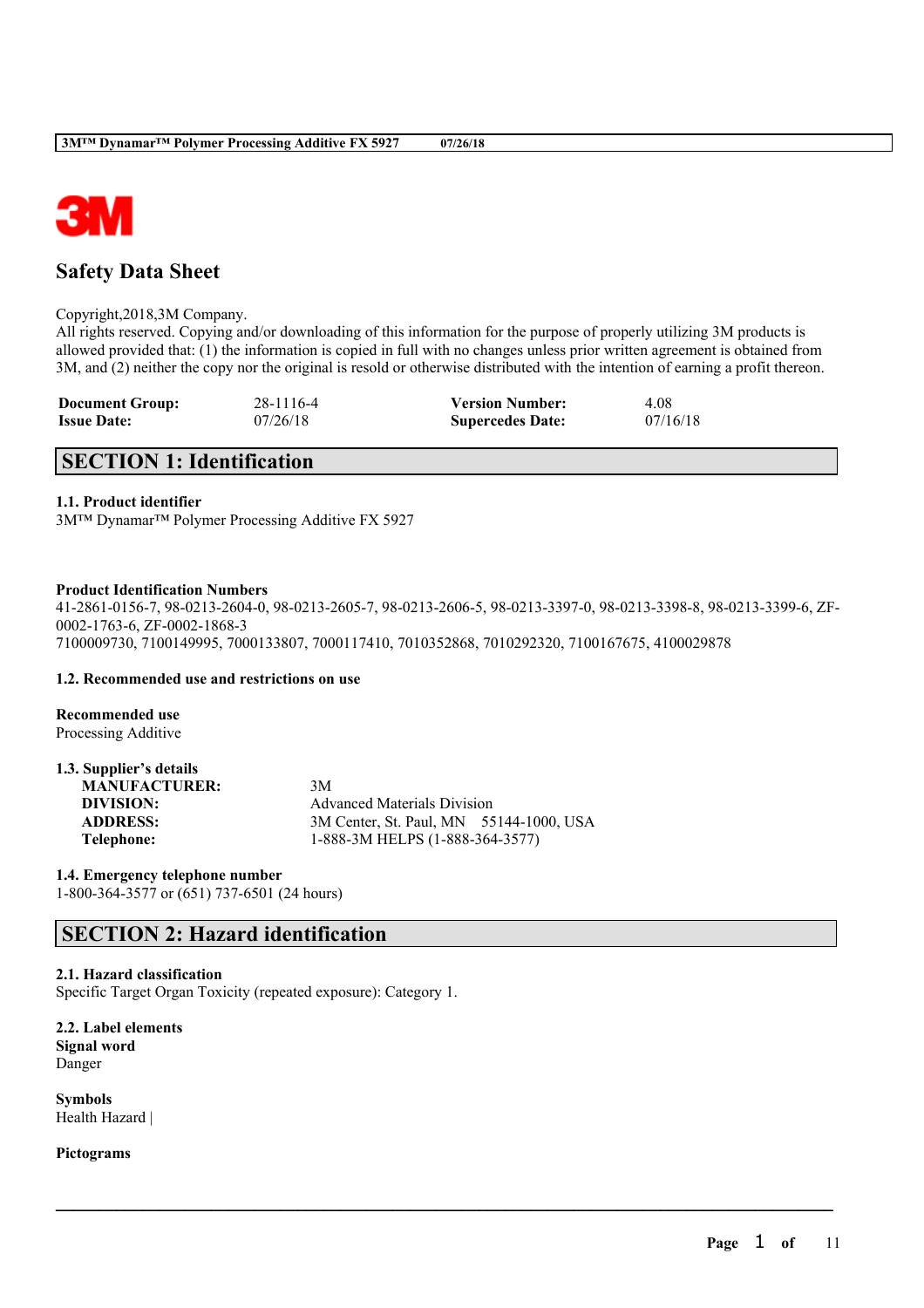

**Hazard Statements** Causes damage to organs through prolonged or repeated exposure: respiratory system |

#### **Precautionary Statements**

#### **Prevention:**

Do not breathe dust/fume/gas/mist/vapors/spray. Do not eat, drink or smoke when using this product. Wash thoroughly after handling.

#### **Response:**

Get medical advice/attention if you feel unwell.

#### **Disposal:**

Dispose of contents/container in accordance with applicable local/regional/national/international regulations.

#### **Supplemental Information:**

May cause thermal burns.

1% of the mixture consists of ingredients of unknown acute oral toxicity.

# **SECTION 3: Composition/information on ingredients**

| Ingredient                                      | C.A.S. No.       | $\frac{9}{6}$ by Wt        |
|-------------------------------------------------|------------------|----------------------------|
| Calcium Carbonate                               | $ 471-34-1 $     | $\leq 5$                   |
| Polyethylene Glycol                             | $25322 - 68 - 3$ | $70 - 85$                  |
| Vinylidene Fluoride-Hexafluoropropylene Polymer | $9011 - 17 - 0$  | $10 - 25$                  |
| Additives (NJTSRN 04499600-7061)                | Trade Secret*    | $<$ 5                      |
| Talc                                            | 14807-96-6       | $0.1 - 5$ Trade Secret $*$ |

NJTS or NJTSRN: New Jersey Trade Secret Registry Number.

\*The specific chemical identity and/or exact percentage (concentration) of this composition has been withheld as a trade secret.

# **SECTION 4: First aid measures**

### **4.1. Description of first aid measures**

#### **Inhalation:**

Remove person to fresh air. If you feel unwell, get medical attention.

#### **Skin Contact:**

Immediately flush skin with large amounts of cold water for at least 15 minutes. DO NOT ATTEMPT TO REMOVE MOLTEN MATERIAL. Cover affected area with a clean dressing. Get immediate medical attention.

 $\mathcal{L}_\mathcal{L} = \mathcal{L}_\mathcal{L} = \mathcal{L}_\mathcal{L} = \mathcal{L}_\mathcal{L} = \mathcal{L}_\mathcal{L} = \mathcal{L}_\mathcal{L} = \mathcal{L}_\mathcal{L} = \mathcal{L}_\mathcal{L} = \mathcal{L}_\mathcal{L} = \mathcal{L}_\mathcal{L} = \mathcal{L}_\mathcal{L} = \mathcal{L}_\mathcal{L} = \mathcal{L}_\mathcal{L} = \mathcal{L}_\mathcal{L} = \mathcal{L}_\mathcal{L} = \mathcal{L}_\mathcal{L} = \mathcal{L}_\mathcal{L}$ 

#### **Eye Contact:**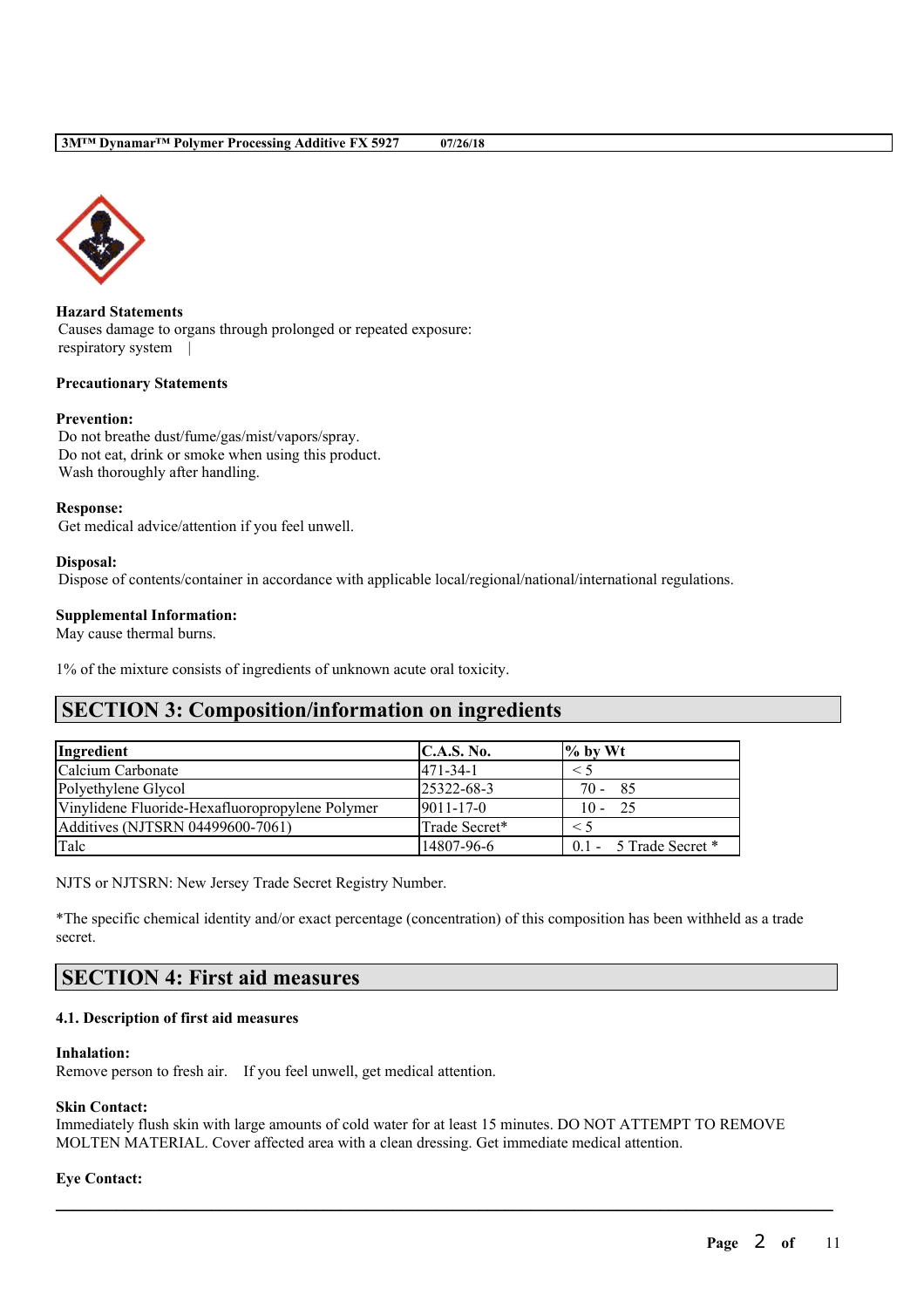Immediately flush eyes with large amounts of water for at least 15 minutes. DO NOT ATTEMPT TO REMOVE MOLTEN MATERIAL. Get immediate medical attention.

#### **If Swallowed:**

Rinse mouth. If you feel unwell, get medical attention.

#### **4.2. Most important symptoms and effects, both acute and delayed**

See Section 11.1. Information on toxicological effects.

#### **4.3. Indication of any immediate medical attention and special treatment required** Not applicable

## **SECTION 5: Fire-fighting measures**

#### **5.1. Suitable extinguishing media**

In case of fire: Use a fire fighting agent suitable for ordinary combustible material such as water or foam to extinguish.

#### **5.2. Special hazards arising from the substance or mixture**

Exposure to extreme heat can give rise to thermal decomposition.

#### **5.3. Special protective actions for fire-fighters**

When fire fighting conditions are severe and total thermal decomposition of the product is possible, wear full protective clothing, including helmet, self-contained, positive pressure or pressure demand breathing apparatus, bunker coat and pants, bands around arms, waist and legs, face mask, and protective covering for exposed areas of the head. Wear full protective clothing, including helmet, self-contained, positive pressure or pressure demand breathing apparatus, bunker coat and pants, bands around arms, waist and legs, face mask, and protective covering for exposed areas of the head.

## **SECTION 6: Accidental release measures**

#### **6.1. Personal precautions, protective equipment and emergency procedures**

Evacuate area. Ventilate the area with fresh air. For large spill, or spills in confined spaces, provide mechanical ventilation to disperse or exhaust vapors, in accordance with good industrial hygiene practice. Refer to other sections of this SDS for information regarding physical and health hazards, respiratory protection, ventilation, and personal protective equipment.

### **6.2. Environmental precautions**

Avoid release to the environment.

#### **6.3. Methods and material for containment and cleaning up**

Collect as much of the spilled material as possible. Use wet sweeping compound or water to avoid dusting. Sweep up. Place in a closed container approved for transportation by appropriate authorities. Clean up residue. Seal the container. Dispose of collected material as soon as possible in accordance with applicable local/regional/national/international regulations.

# **SECTION 7: Handling and storage**

#### **7.1. Precautions for safe handling**

Do not breathe thermal decomposition products. Avoid skin contact with hot material. For industrial or professional use only. Store work clothes separately from other clothing, food and tobacco products. Do not breathe dust/fume/gas/mist/vapors/spray. Do not get in eyes, on skin, or on clothing. Do not eat, drink or smoke when using this product. Wash thoroughly after handling.

 $\mathcal{L}_\mathcal{L} = \mathcal{L}_\mathcal{L} = \mathcal{L}_\mathcal{L} = \mathcal{L}_\mathcal{L} = \mathcal{L}_\mathcal{L} = \mathcal{L}_\mathcal{L} = \mathcal{L}_\mathcal{L} = \mathcal{L}_\mathcal{L} = \mathcal{L}_\mathcal{L} = \mathcal{L}_\mathcal{L} = \mathcal{L}_\mathcal{L} = \mathcal{L}_\mathcal{L} = \mathcal{L}_\mathcal{L} = \mathcal{L}_\mathcal{L} = \mathcal{L}_\mathcal{L} = \mathcal{L}_\mathcal{L} = \mathcal{L}_\mathcal{L}$ 

### **7.2. Conditions for safe storage including any incompatibilities**

No special storage requirements.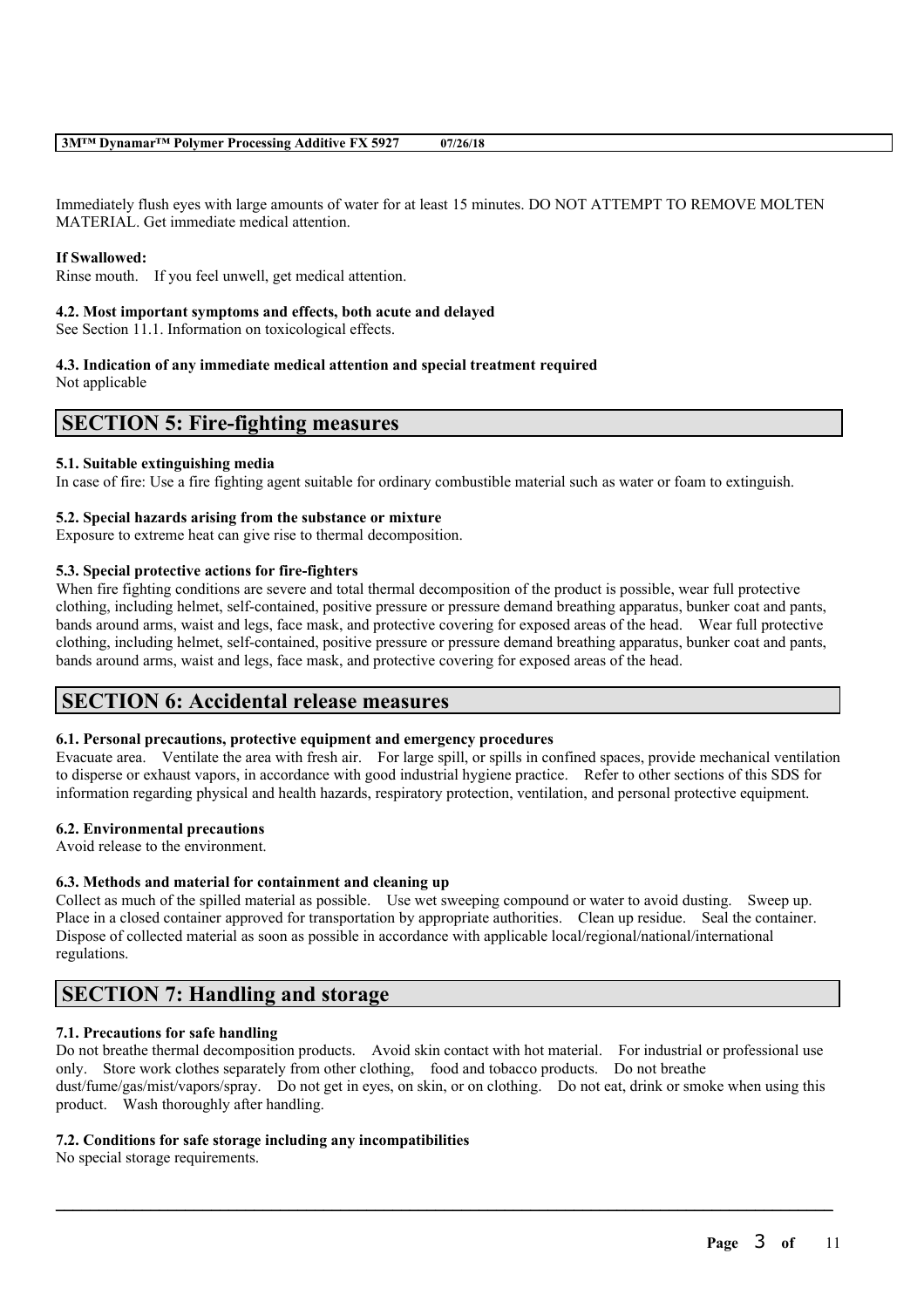# **SECTION 8: Exposure controls/personal protection**

### **8.1. Control parameters**

### **Occupational exposure limits**

If a component is disclosed in section 3 but does not appear in the table below, an occupational exposure limit is not available for the component.

| Ingredient                  | <b>C.A.S. No.</b> | Agency       | Limit type                       | <b>Additional Comments</b> |
|-----------------------------|-------------------|--------------|----------------------------------|----------------------------|
| DUST, INERT OR NUISANCE     | 14807-96-6        | <b>OSHA</b>  | TWA(as total dust):15            |                            |
|                             |                   |              | mg/m3;TWA(as total dust):50      |                            |
|                             |                   |              | millions of particles/cu. ft.(15 |                            |
|                             |                   |              | mg/m3);TWA(respirable            |                            |
|                             |                   |              | fraction):15 millions of         |                            |
|                             |                   |              | particles/cu. ft.(5              |                            |
|                             |                   |              | mg/m3);TWA(respirable            |                            |
|                             |                   |              | fraction): $5 \text{ mg/m}$ 3    |                            |
| Talc                        | 14807-96-6        | <b>ACGIH</b> | TWA(respirable fraction):2       | A4: Not class. as human    |
|                             |                   |              | mg/m3                            | carcin                     |
| Talc                        | 14807-96-6        | <b>OSHA</b>  | TWA:2 $mg/m3$                    |                            |
| Polyethylene Glycol         | 25322-68-3        | <b>AIHA</b>  | TWA(as particulate):10           |                            |
|                             |                   |              | mg/m3                            |                            |
| Limestone                   | $471 - 34 - 1$    | <b>OSHA</b>  | TWA(as total dust):15            |                            |
|                             |                   |              | mg/m3;TWA(respirable             |                            |
|                             |                   |              | fraction):5 mg/m3                |                            |
| Additives (NJTSRN 04499600- | Trade             | <b>ACGIH</b> | TWA(inhalable fraction):10       | A4: Not class. as human    |
| 7061)                       | Secret            |              | mg/m3                            | carcin                     |
| Additives (NJTSRN 04499600- | Trade             | <b>OSHA</b>  | TWA(as total dust):15            |                            |
| 7061)                       | Secret            |              | mg/m3;TWA(as total dust):50      |                            |
|                             |                   |              | millions of particles/cu. ft.(15 |                            |
|                             |                   |              | mg/m3);TWA(as total              |                            |
|                             |                   |              | particulates):15                 |                            |
|                             |                   |              | mg/m3;TWA(respirable             |                            |
|                             |                   |              | fraction):15 millions of         |                            |
|                             |                   |              | particles/cu. ft.(5              |                            |
|                             |                   |              | mg/m3);TWA(respirable            |                            |
|                             |                   |              | fraction): $5 \text{ mg/m}$ 3    |                            |

ACGIH : American Conference of Governmental Industrial Hygienists

AIHA : American Industrial Hygiene Association

CMRG : Chemical Manufacturer's Recommended Guidelines

OSHA : United States Department of Labor - Occupational Safety and Health Administration

TWA: Time-Weighted-Average

STEL: Short Term Exposure Limit CEIL: Ceiling

**8.2. Exposure controls**

#### **8.2.1. Engineering controls**

For those situations where the material might be exposed to extreme overheating due to misuse or equipment failure, use with appropriate local exhaust ventilation sufficient to maintain levels of thermal decomposition products below their exposure guidelines. Use general dilution ventilation and/or local exhaust ventilation to control airborne exposures to below relevant Exposure Limits and/or control dust/fume/gas/mist/vapors/spray. If ventilation is not adequate, use respiratory protection equipment.

 $\mathcal{L}_\mathcal{L} = \mathcal{L}_\mathcal{L} = \mathcal{L}_\mathcal{L} = \mathcal{L}_\mathcal{L} = \mathcal{L}_\mathcal{L} = \mathcal{L}_\mathcal{L} = \mathcal{L}_\mathcal{L} = \mathcal{L}_\mathcal{L} = \mathcal{L}_\mathcal{L} = \mathcal{L}_\mathcal{L} = \mathcal{L}_\mathcal{L} = \mathcal{L}_\mathcal{L} = \mathcal{L}_\mathcal{L} = \mathcal{L}_\mathcal{L} = \mathcal{L}_\mathcal{L} = \mathcal{L}_\mathcal{L} = \mathcal{L}_\mathcal{L}$ 

## **8.2.2. Personal protective equipment (PPE)**

## **Eye/face protection**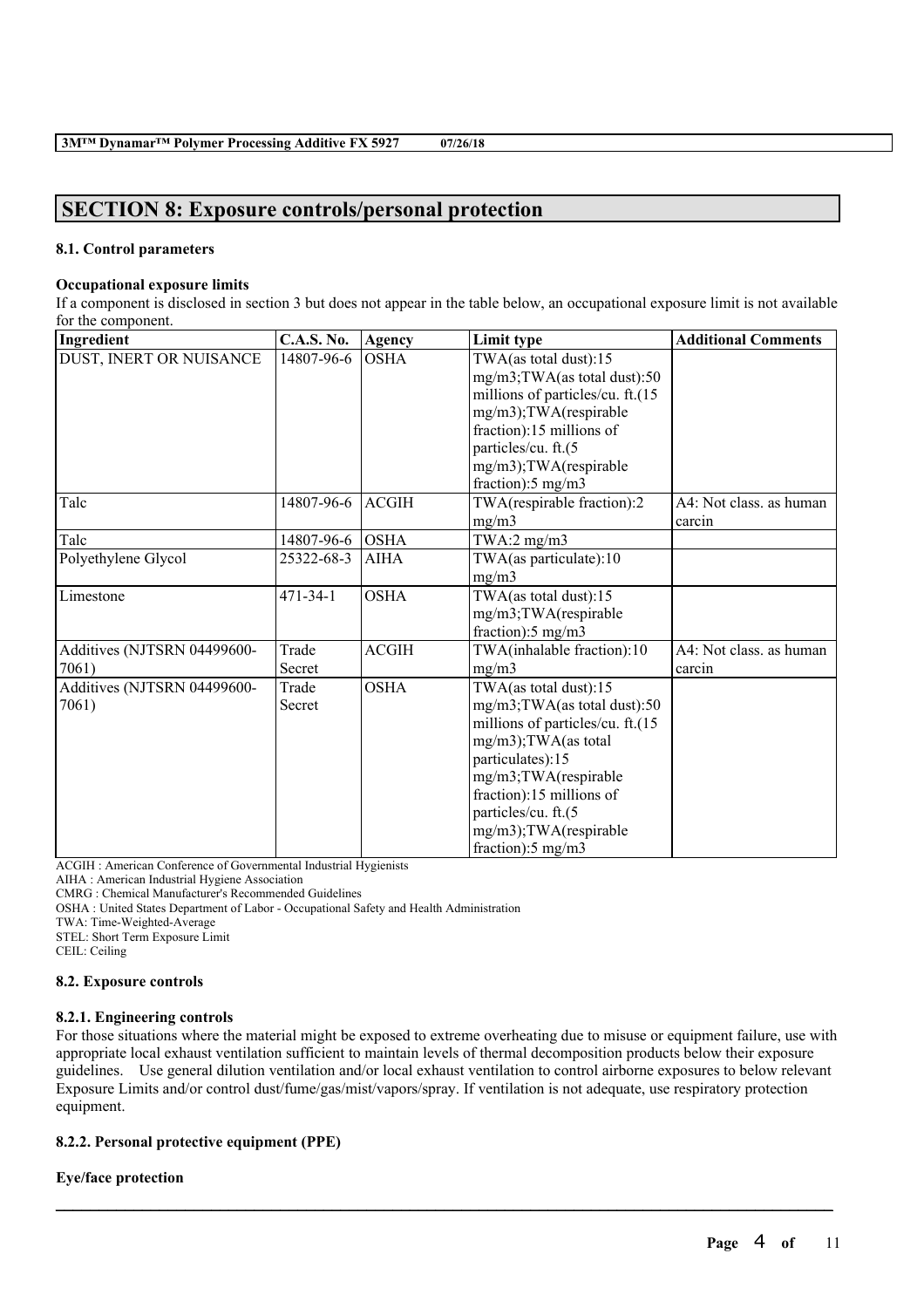Select and use eye/face protection to prevent contact based on the results of an exposure assessment. The following eye/face protection(s) are recommended: Full Face Shield Indirect Vented Goggles

#### **Skin/hand protection**

Select and use gloves and/or protective clothing approved to relevant local standards to prevent skin contact based on the results of an exposure assessment. Selection should be based on use factors such as exposure levels, concentration of the substance or mixture, frequency and duration, physical challenges such as temperature extremes, and other use conditions. Consult with your glove and/or protective clothing manufacturer for selection of appropriate compatible gloves/protective clothing.

Gloves made from the following material(s) are recommended: Nitrile Rubber

If this product is used in a manner that presents a higher potential for exposure (eg. spraying, high splash potential etc.), then use of protective coveralls may be necessary. Select and use body protection to prevent contact based on the results of an exposure assessment. The following protective clothing material(s) are recommended: Apron - polymer laminate

#### **Respiratory protection**

An exposure assessment may be needed to decide if a respirator is required. If a respirator is needed, use respirators as part of a full respiratory protection program. Based on the results of the exposure assessment, select from the following respirator type(s) to reduce inhalation exposure:

During heating:

Use a positive pressure supplied-air respirator if there is a potential for over exposure from an uncontrolled release, exposure levels are not known, or under any other circumstances where air-purifying respirators may not provide adequate protection.

Half facepiece or full facepiece air-purifying respirator suitable for particulates

For questions about suitability for a specific application, consult with your respirator manufacturer.

#### **Thermal hazards**

Wear heat insulating gloves when handling hot material to prevent thermal burns.

# **SECTION 9: Physical and chemical properties**

#### **9.1. Information on basic physical and chemical properties**

| <b>General Physical Form:</b>    | Solid                                            |
|----------------------------------|--------------------------------------------------|
| <b>Specific Physical Form:</b>   | Powder                                           |
| Odor, Color, Grade:              | White to off-white dry free flowing powder.      |
| <b>Odor threshold</b>            | No Data Available                                |
| pН                               | 4.5 - 7.5 [ <i>Details</i> :1% aqueous solution] |
| <b>Melting point</b>             | $60 - 62$ °C                                     |
| <b>Boiling Point</b>             | Not Applicable                                   |
| <b>Flash Point</b>               | No flash point                                   |
| <b>Evaporation rate</b>          | Not Applicable                                   |
| <b>Flammability (solid, gas)</b> | Not Classified                                   |
| <b>Flammable Limits(LEL)</b>     | Not Applicable                                   |
| <b>Flammable Limits (UEL)</b>    | Not Applicable                                   |
| <b>Vapor Pressure</b>            | Not Applicable                                   |
| <b>Vapor Density</b>             | Not Applicable                                   |
| <b>Density</b>                   | $0.6 - 0.8$ g/cm3                                |
| <b>Specific Gravity</b>          | $0.6 - 0.8$ [Ref Std: WATER=1]                   |
| <b>Solubility In Water</b>       | $50 - 90\%$                                      |
|                                  |                                                  |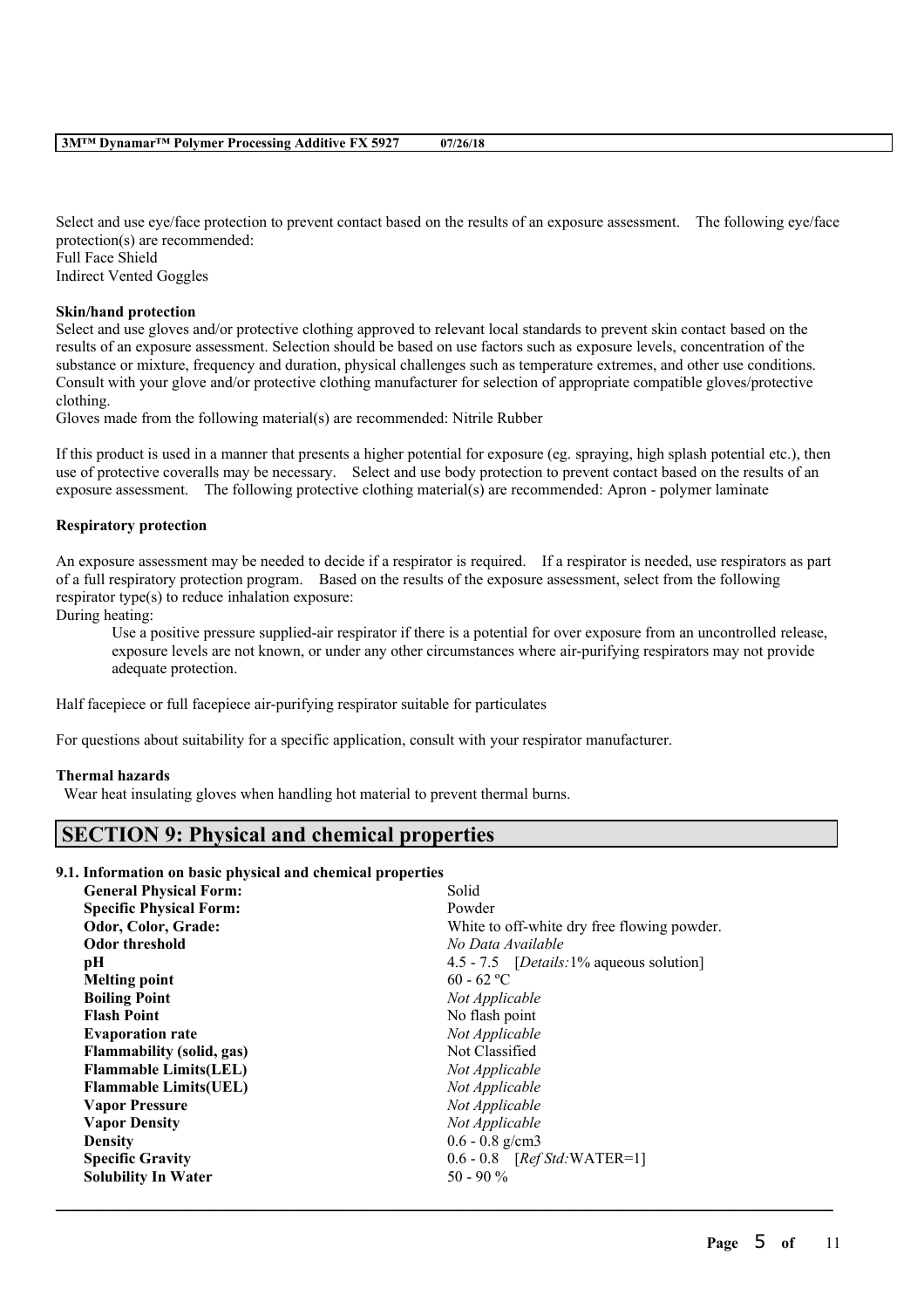**Solubility- non-water** *No Data Available* **Partition coefficient: n-octanol/ water** *No Data Available* **Autoignition temperature** *Not Applicable* **Decomposition temperature** *No Data Available* **Viscosity** *Not Applicable* **Molecular weight** *No Data Available* **Volatile Organic Compounds** *Not Applicable* **Percent volatile** *Not Applicable* **VOC Less H2O & Exempt Solvents** *Not Applicable*

# **SECTION 10: Stability and reactivity**

#### **10.1. Reactivity**

This material may be reactive with certain agents under certain conditions - see the remaining headings in this section.

## **10.2. Chemical stability**

Stable.

#### **10.3. Possibility of hazardous reactions**

Hazardous polymerization will not occur.

#### **10.4. Conditions to avoid**

None known.

#### **10.5. Incompatible materials**

Al or Mg powder and high/shear temperature conditions

## **10.6. Hazardous decomposition products**

| Substance                     | Condition                |
|-------------------------------|--------------------------|
| Acrolein                      | At Elevated Temperatures |
| Aldehydes                     | At Elevated Temperatures |
| Carbonyl Fluoride             | At Elevated Temperatures |
| Formaldehyde                  | At Elevated Temperatures |
| Carbon monoxide               | At Elevated Temperatures |
| Carbon dioxide                | At Elevated Temperatures |
| Hydrogen Fluoride             | At Elevated Temperatures |
| Toxic Vapor, Gas, Particulate | At Elevated Temperatures |

Extreme heat arising from situations such as misuse or equipment failure can generate hydrogen fluoride as a decomposition product.

# **SECTION 11: Toxicological information**

The information below may not be consistent with the material classification in Section 2 if specific ingredient **classifications are mandated by a competent authority. In addition, toxicological data on ingredients may not be** reflected in the material classification and/or the signs and symptoms of exposure, because an ingredient may be present below the threshold for labeling, an ingredient may not be available for exposure, or the data may not be **relevant to the material as a whole.**

 $\mathcal{L}_\mathcal{L} = \mathcal{L}_\mathcal{L} = \mathcal{L}_\mathcal{L} = \mathcal{L}_\mathcal{L} = \mathcal{L}_\mathcal{L} = \mathcal{L}_\mathcal{L} = \mathcal{L}_\mathcal{L} = \mathcal{L}_\mathcal{L} = \mathcal{L}_\mathcal{L} = \mathcal{L}_\mathcal{L} = \mathcal{L}_\mathcal{L} = \mathcal{L}_\mathcal{L} = \mathcal{L}_\mathcal{L} = \mathcal{L}_\mathcal{L} = \mathcal{L}_\mathcal{L} = \mathcal{L}_\mathcal{L} = \mathcal{L}_\mathcal{L}$ 

#### **11.1. Information on Toxicological effects**

**Signs and Symptoms of Exposure**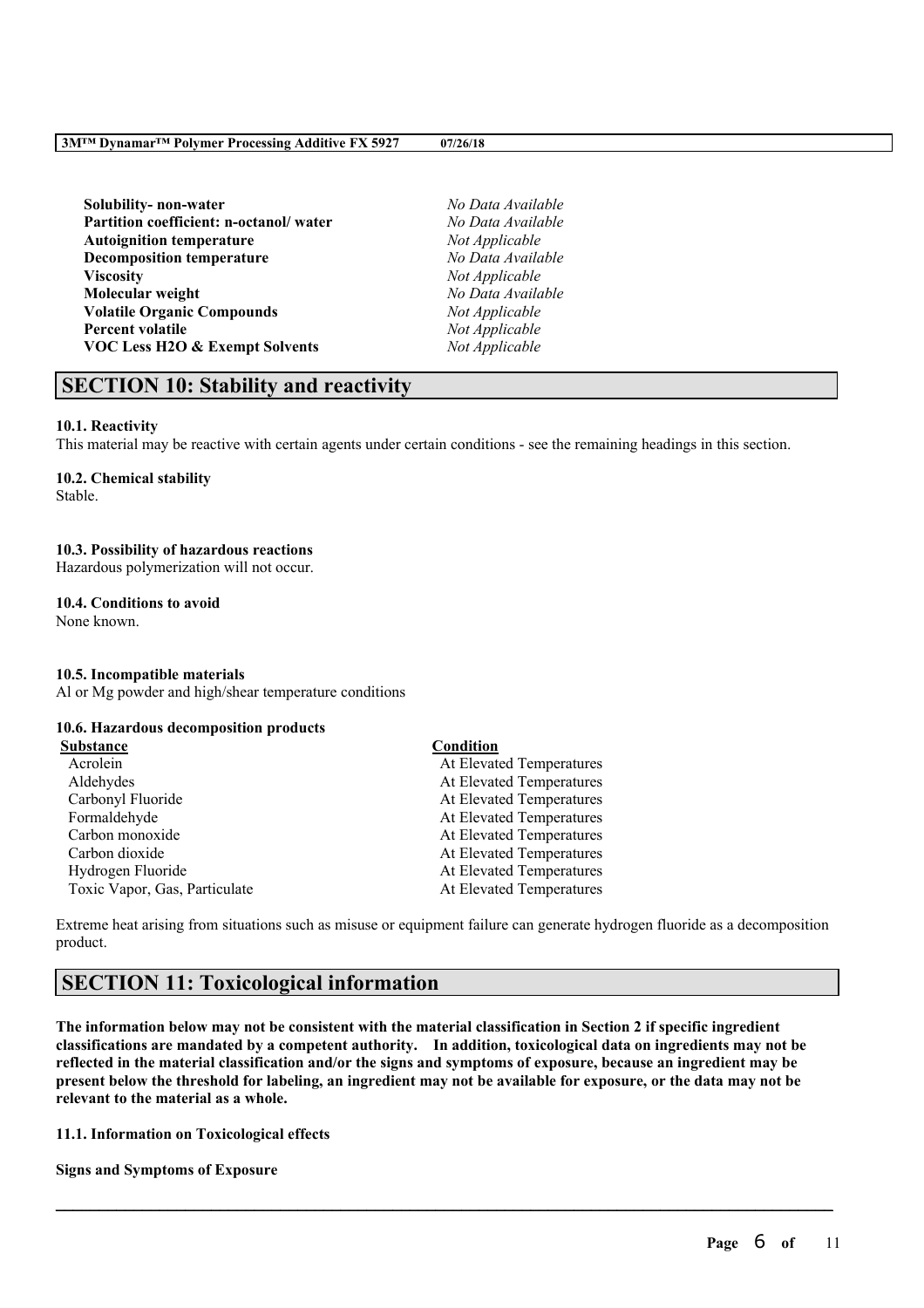#### Based on test data and/or information on the components, this material may produce the following health effects:

#### **Inhalation:**

Respiratory Tract Irritation: Signs/symptoms may include cough, sneezing, nasal discharge, headache, hoarseness, and nose and throat pain.

#### During heating:

Polymer Fume Fever: Sign/symptoms may include chest pain or tightness, shortness of breath, cough, malaise, muscle aches, increased heart rate, fever, chills, sweats, nausea and headache.

May cause additional health effects (see below).

#### **Skin Contact:**

During heating:

Thermal Burns: Signs/symptoms may include intense pain, redness and swelling, and tissue destruction.

Mechanical Skin irritation: Signs/symptoms may include abrasion, redness, pain, and itching.

#### **Eye Contact:**

#### During heating:

Thermal Burns: Signs/symptoms may include severe pain, redness and swelling, and tissue destruction.

Mechanical eye irritation: Signs/symptoms may include pain, redness, tearing and corneal abrasion.

#### **Ingestion:**

Gastrointestinal Irritation: Signs/symptoms may include abdominal pain, stomach upset, nausea, vomiting and diarrhea.

#### **Additional Health Effects:**

#### **Prolonged or repeated exposure may cause target organ effects:**

Pneumoconiosis: Sign/symptoms may include persistent cough, breathlessness, chest pain, increased amounts of sputum, and changes in lung function tests.

#### **Toxicological Data**

If a component is disclosed in section 3 but does not appear in a table below, either no data are available for that endpoint or the data are not sufficient for classification.

#### **Acute Toxicity**

| Name                                            | Route       | <b>Species</b> | Value                                             |
|-------------------------------------------------|-------------|----------------|---------------------------------------------------|
| Overall product                                 | Dermal      |                | No data available; calculated $ATE > 5,000$ mg/kg |
| Overall product                                 | Ingestion   |                | No data available; calculated $ATE > 5,000$ mg/kg |
| Polyethylene Glycol                             | Dermal      | Rabbit         | $LD50 > 20,000$ mg/kg                             |
| Polyethylene Glycol                             | Ingestion   | Rat            | LD50 32,770 mg/kg                                 |
| Vinylidene Fluoride-Hexafluoropropylene Polymer | Dermal      |                | LD50 estimated to be $> 5,000$ mg/kg              |
| Vinylidene Fluoride-Hexafluoropropylene Polymer | Ingestion   | Rat            | LD50 6,000 mg/kg                                  |
| Talc                                            | Dermal      |                | LD50 estimated to be $> 5,000$ mg/kg              |
| Talc                                            | Ingestion   |                | LD50 estimated to be $> 5,000$ mg/kg              |
| Additives (NJTSRN 04499600-7061)                | Dermal      | Professio      | LD50 estimated to be $2,000 - 5,000$ mg/kg        |
|                                                 |             | nal            |                                                   |
|                                                 |             | judgeme        |                                                   |
|                                                 |             | nt             |                                                   |
| Additives (NJTSRN 04499600-7061)                | Ingestion   | Rat            | LD50 $3,870$ mg/kg                                |
| Calcium Carbonate                               | Dermal      | Rat            | $LD50 > 2,000$ mg/kg                              |
| Calcium Carbonate                               | Inhalation- | Rat            | $LC50$ 3 mg/l                                     |
|                                                 | Dust/Mist   |                |                                                   |
|                                                 | (4 hours)   |                |                                                   |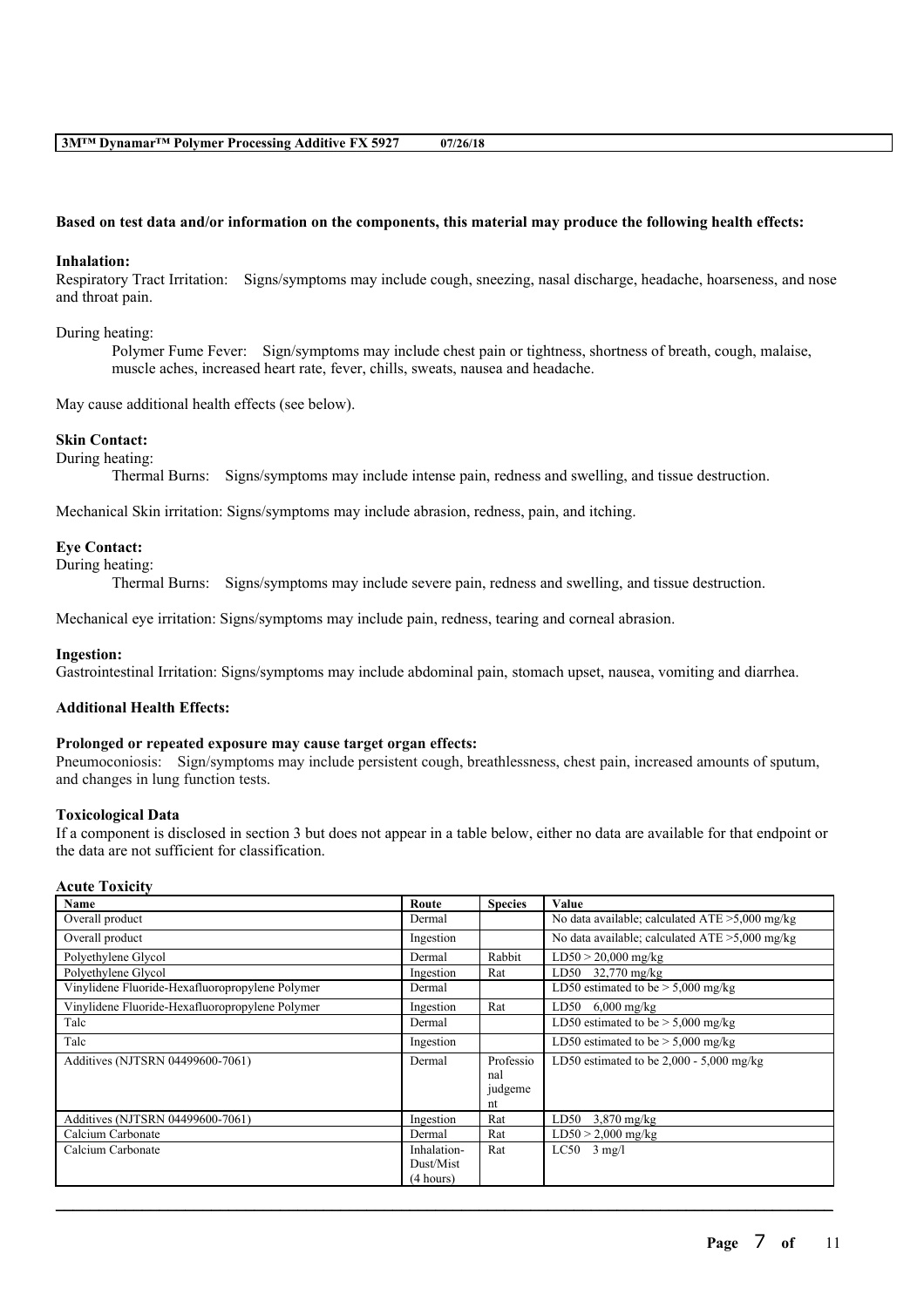| Carbonate<br>Calcium                                                          | Ingestion | Rat | 750<br>$m\sigma/k$<br>A<br>,,,,, |
|-------------------------------------------------------------------------------|-----------|-----|----------------------------------|
| $\sim$<br>actumota<br><b>AIL</b><br>$t \alpha v 1 \alpha 1 t v$<br>00116<br>_ |           |     |                                  |

 $ATE = acute$  toxicity estimate

### **Skin Corrosion/Irritation**

| Name                                            | <b>Species</b> | Value                     |
|-------------------------------------------------|----------------|---------------------------|
|                                                 |                |                           |
| Polyethylene Glycol                             | Rabbit         | Minimal irritation        |
| Vinylidene Fluoride-Hexafluoropropylene Polymer | Rabbit         | No significant irritation |
| Talc                                            | Rabbit         | No significant irritation |
| Additives (NJTSRN 04499600-7061)                | Professio      | No significant irritation |
|                                                 | nal            |                           |
|                                                 | judgeme        |                           |
|                                                 | nt             |                           |
| Calcium Carbonate                               | Rabbit         | No significant irritation |

### **Serious Eye Damage/Irritation**

| Name                                            | <b>Species</b> | Value                     |
|-------------------------------------------------|----------------|---------------------------|
|                                                 |                |                           |
| Polvethylene Glycol                             | Rabbit         | Mild irritant             |
| Vinylidene Fluoride-Hexafluoropropylene Polymer | Rabbit         | Mild irritant             |
| Talc                                            | Rabbit         | No significant irritation |
| Calcium Carbonate                               | Rabbit         | No significant irritation |

## **Skin Sensitization**

| <b>Name</b>                        | $\sim$<br><b>Species</b> | $\mathbf{v}$ $\mathbf{v}$<br>⁄ alue |
|------------------------------------|--------------------------|-------------------------------------|
| ~<br>n.<br>Polvethylene<br>`Glycol | $\sim$<br>Guinea         | ۰.<br>classified<br>Not             |
|                                    | pig                      |                                     |

## **Respiratory Sensitization**

| Name | <b>Species</b>        | Value                                  |
|------|-----------------------|----------------------------------------|
| Talc | $\mathbf{v}$<br>Human | . .<br>$\sim$ $\sim$<br>Not classified |

## **Germ Cell Mutagenicity**

| Name                             | Route    | Value         |
|----------------------------------|----------|---------------|
|                                  |          |               |
| Polyethylene Glycol              | In Vitro | Not mutagenic |
| Polyethylene Glycol              | In vivo  | Not mutagenic |
| Talc                             | In Vitro | Not mutagenic |
| Talc                             | In vivo  | Not mutagenic |
| Additives (NJTSRN 04499600-7061) | In Vitro | Not mutagenic |

### **Carcinogenicity**

| Name                             | Route      | <b>Species</b> | Value                                          |
|----------------------------------|------------|----------------|------------------------------------------------|
| Polvethylene Glycol              | Ingestion  | Rat            | Not carcinogenic                               |
| Talc                             | Inhalation | Rat            | Some positive data exist, but the data are not |
|                                  |            |                | sufficient for classification                  |
| Additives (NJTSRN 04499600-7061) | Not        | Human          | Some positive data exist, but the data are not |
|                                  | Specified  | and            | sufficient for classification                  |
|                                  |            | animal         |                                                |

## **Reproductive Toxicity**

## **Reproductive and/or Developmental Effects**

| Name                | Route     | Value                                  | <b>Species</b> | <b>Test Result</b>                           | <b>Exposure</b>     |
|---------------------|-----------|----------------------------------------|----------------|----------------------------------------------|---------------------|
|                     |           |                                        |                |                                              | <b>Duration</b>     |
| Polyethylene Glycol | Ingestion | Not classified for female reproduction | Rat            | <b>NOAEL 1.125</b><br>mg/kg/day              | during<br>gestation |
| Polyethylene Glycol | Ingestion | Not classified for male reproduction   | Rat            | <b>NOAEL 5699</b><br>$+/- 1341$<br>mg/kg/day | 5 days              |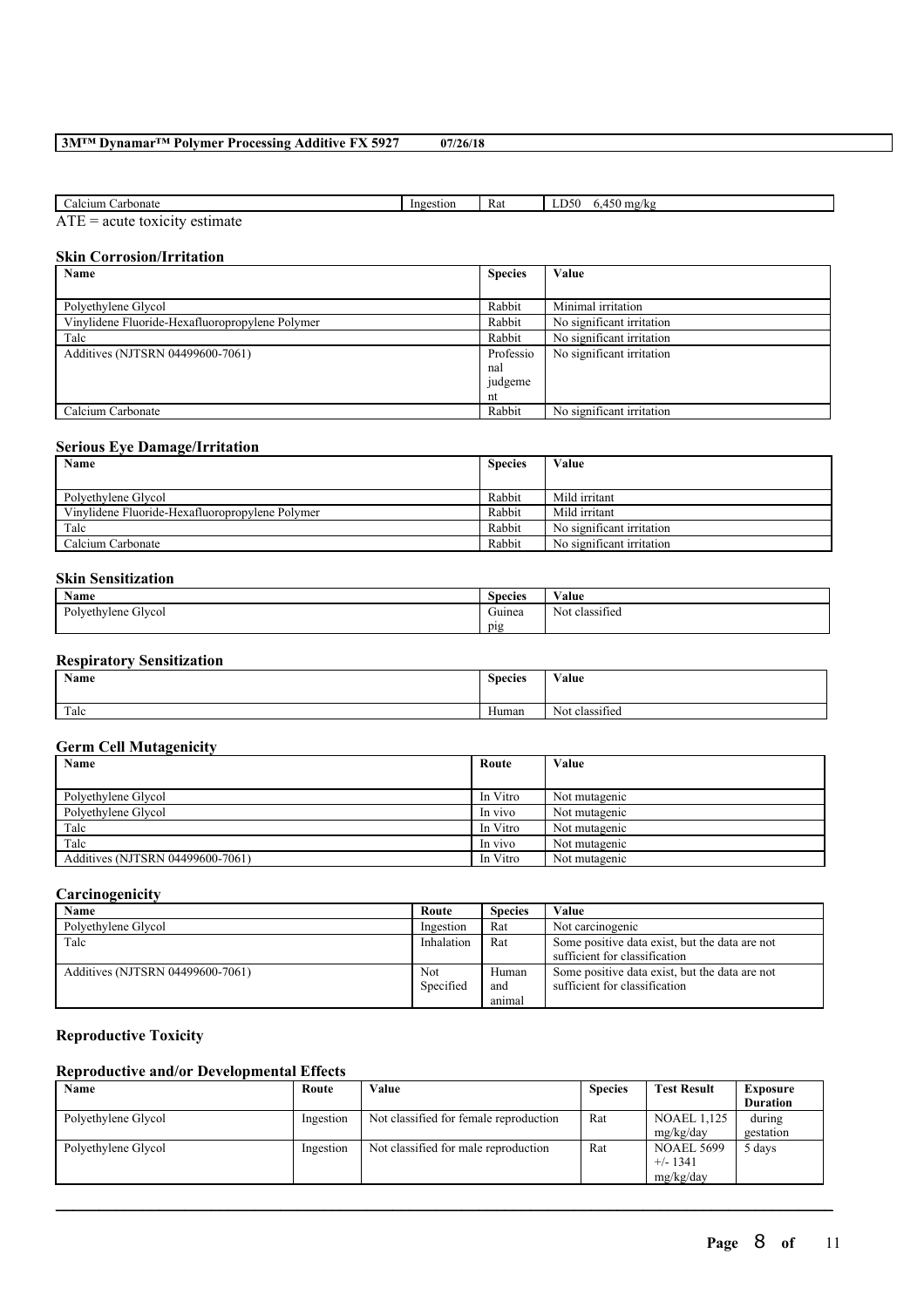| Polyethylene Glycol | <b>Not</b><br>Specified | Not classified for reproduction and/or<br>development |       | <b>NOEL N/A</b>                  |                                       |
|---------------------|-------------------------|-------------------------------------------------------|-------|----------------------------------|---------------------------------------|
| Polyethylene Glycol | Ingestion               | Not classified for development                        | Mouse | <b>NOAEL 562</b><br>mg/animal/da | during<br>gestation                   |
| Talc                | Ingestion               | Not classified for development                        | Rat   | <b>NOAEL 1,600</b><br>mg/kg      | during<br>organogenesi                |
| Calcium Carbonate   | Ingestion               | Not classified for development                        | Rat   | NOAEL 625<br>mg/kg/day           | premating $\&$<br>during<br>gestation |

#### **Target Organ(s)**

### **Specific Target Organ Toxicity - single exposure**

| <b>Name</b>              | Route      | Target Organ(s)        | Value          | <b>Species</b> | <b>Test Result</b>    | <b>Exposure</b> |
|--------------------------|------------|------------------------|----------------|----------------|-----------------------|-----------------|
|                          |            |                        |                |                |                       | <b>Duration</b> |
| Polyethylene Glycol      | Inhalation | respiratory irritation | Not classified | Rat            | <b>NOAEL</b>          | 2 weeks         |
|                          |            |                        |                |                | $1.008 \text{ m}$ g/l |                 |
| <b>Additives (NJTSRN</b> | Inhalation | respiratory system     | Not classified | Human          | <b>NOAEL Not</b>      |                 |
| 04499600-7061)           |            |                        |                |                | available             |                 |
| Calcium Carbonate        | Inhalation | respiratory system     | Not classified | Rat            | <b>NOAEL</b>          | 90 minutes      |
|                          |            |                        |                |                | $0.812 \text{ mg/l}$  |                 |

### **Specific Target Organ Toxicity - repeated exposure**

| <b>Name</b>                                            | Route      | Target Organ(s)                                                                                                 | Value                                                             | <b>Species</b> | <b>Test Result</b>                 | <b>Exposure</b><br><b>Duration</b> |
|--------------------------------------------------------|------------|-----------------------------------------------------------------------------------------------------------------|-------------------------------------------------------------------|----------------|------------------------------------|------------------------------------|
| Polyethylene Glycol                                    | Inhalation | respiratory system                                                                                              | Not classified                                                    | Rat            | NOAEL<br>$1.008$ mg/l              | 2 weeks                            |
| Polyethylene Glycol                                    | Ingestion  | kidney and/or<br>bladder   heart  <br>endocrine system  <br>hematopoietic<br>system   liver  <br>nervous system | Not classified                                                    | Rat            | <b>NOAEL</b><br>5,640<br>mg/kg/day | 13 weeks                           |
| Vinylidene Fluoride-<br>Hexafluoropropylene<br>Polymer | Ingestion  | liver                                                                                                           | Not classified                                                    | Rat            | NOAEL<br>10,000<br>mg/kg/day       | 2 weeks                            |
| Talc                                                   | Inhalation | pneumoconiosis                                                                                                  | Causes damage to organs through<br>prolonged or repeated exposure | Human          | <b>NOAEL Not</b><br>available      | occupational<br>exposure           |
| Talc                                                   | Inhalation | pulmonary fibrosis<br>respiratory system                                                                        | Not classified                                                    | Rat            | <b>NOAEL 18</b><br>mg/m3           | 113 weeks                          |
| Calcium Carbonate                                      | Inhalation | respiratory system                                                                                              | Not classified                                                    | Human          | <b>NOAEL Not</b><br>available      | occupational<br>exposure           |

#### **Aspiration Hazard**

For the component/components, either no data are currently available or the data are not sufficient for classification.

### Please contact the address or phone number listed on the first page of the SDS for additional toxicological information **on this material and/or its components.**

# **SECTION 12: Ecological information**

#### **Ecotoxicological information**

Please contact the address or phone number listed on the first page of the SDS for additional ecotoxicological information on this material and/or its components.

## **Chemical fate information**

Please contact the address or phone number listed on the first page of the SDS for additional chemical fate information on this material and/or its components.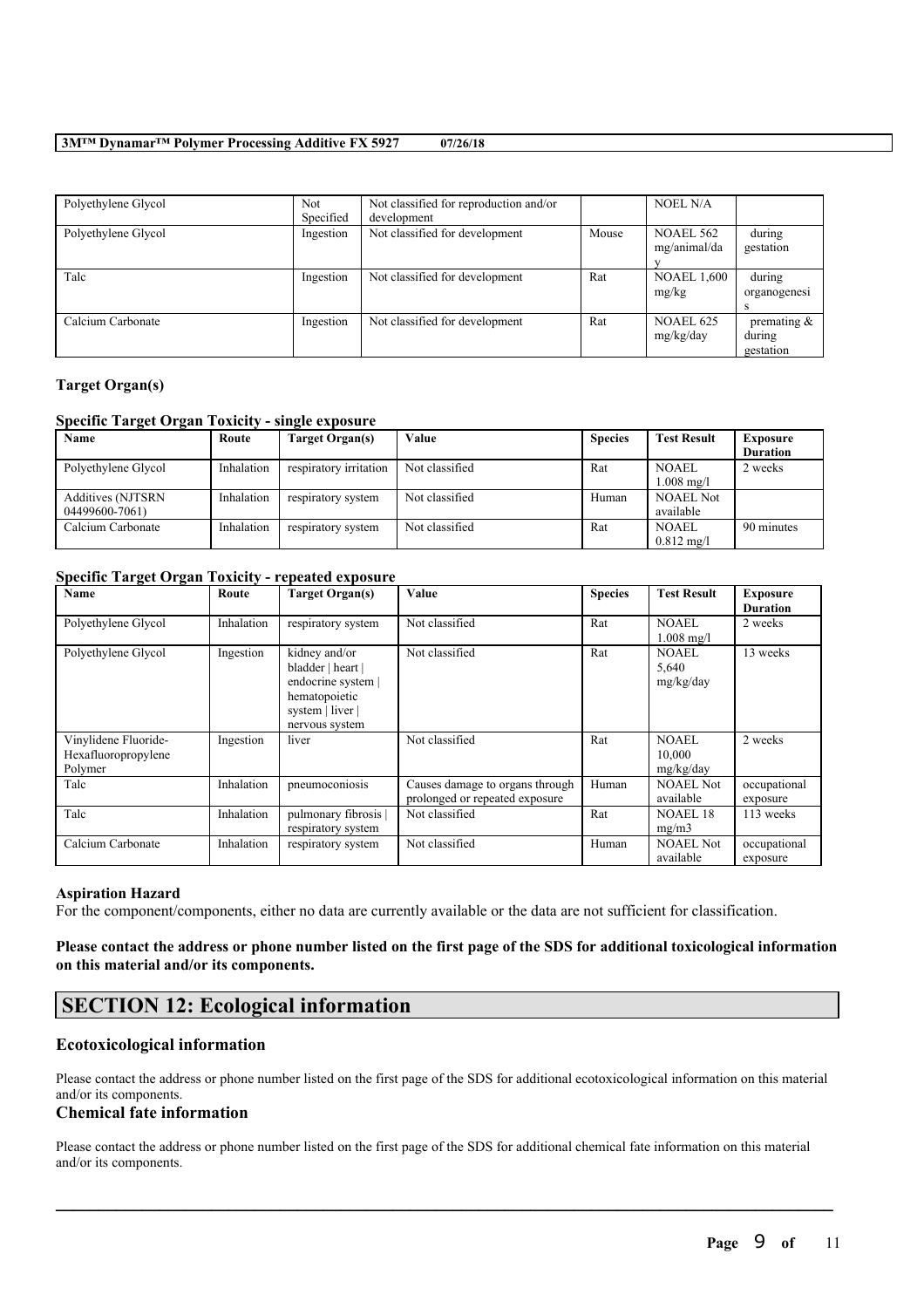# **SECTION 13: Disposal considerations**

#### **13.1. Disposal methods**

Dispose of contents/ container in accordance with the local/regional/national/international regulations.

Dispose of waste product in a permitted industrial waste facility. As a disposal alternative, incinerate in a permitted waste incineration facility. Proper destruction may require the use of additional fuel during incineration processes. Combustion products will include HF. Facility must be capable of handling halogenated materials. Empty drums/barrels/containers used for transporting and handling hazardous chemicals (chemical substances/mixtures/preparations classified as Hazardous as per applicable regulations) shall be considered, stored, treated  $\&$  disposed of as hazardous wastes unless otherwise defined by applicable waste regulations. Consult with the respective regulating authorities to determine the available treatment and disposal facilities.

### **EPA Hazardous Waste Number (RCRA):** Not regulated

# **SECTION 14: Transport Information**

For Transport Information, please visit http://3M.com/Transportinfo or call 1-800-364-3577 or 651-737-6501.

# **SECTION 15: Regulatory information**

#### **15.1. US Federal Regulations**

Contact 3M for more information.

#### **EPCRA 311/312 Hazard Classifications:**

**Physical Hazards** Not applicable

#### **Health Hazards**

Specific target organ toxicity (single or repeated exposure)

#### **15.2. State Regulations**

Contact 3M for more information.

#### **15.3. Chemical Inventories**

The components of this material are in compliance with the provisions of Australia National Industrial Chemical Notification and Assessment Scheme (NICNAS). Certain restrictions may apply. Contact the selling division for additional information.

The components of this product are in compliance with the new substance notification requirements of CEPA.

The components of this material are in compliance with the China "Measures on Environmental Management of New Chemical Substance". Certain restrictions may apply. Contact the selling division for additional information.

The components of this material are in compliance with the provisions of the Korean Toxic Chemical Control Law. Certain restrictions may apply. Contact the selling division for additional information.

The components of this material are in compliance with the provisions of Japan Chemical Substance Control Law. Certain restrictions may apply. Contact the selling division for additional information.

 $\mathcal{L}_\mathcal{L} = \mathcal{L}_\mathcal{L} = \mathcal{L}_\mathcal{L} = \mathcal{L}_\mathcal{L} = \mathcal{L}_\mathcal{L} = \mathcal{L}_\mathcal{L} = \mathcal{L}_\mathcal{L} = \mathcal{L}_\mathcal{L} = \mathcal{L}_\mathcal{L} = \mathcal{L}_\mathcal{L} = \mathcal{L}_\mathcal{L} = \mathcal{L}_\mathcal{L} = \mathcal{L}_\mathcal{L} = \mathcal{L}_\mathcal{L} = \mathcal{L}_\mathcal{L} = \mathcal{L}_\mathcal{L} = \mathcal{L}_\mathcal{L}$ 

The components of this material are in compliance with the provisions of Philippines RA 6969 requirements. Certain restrictions may apply. Contact the selling division for additional information.